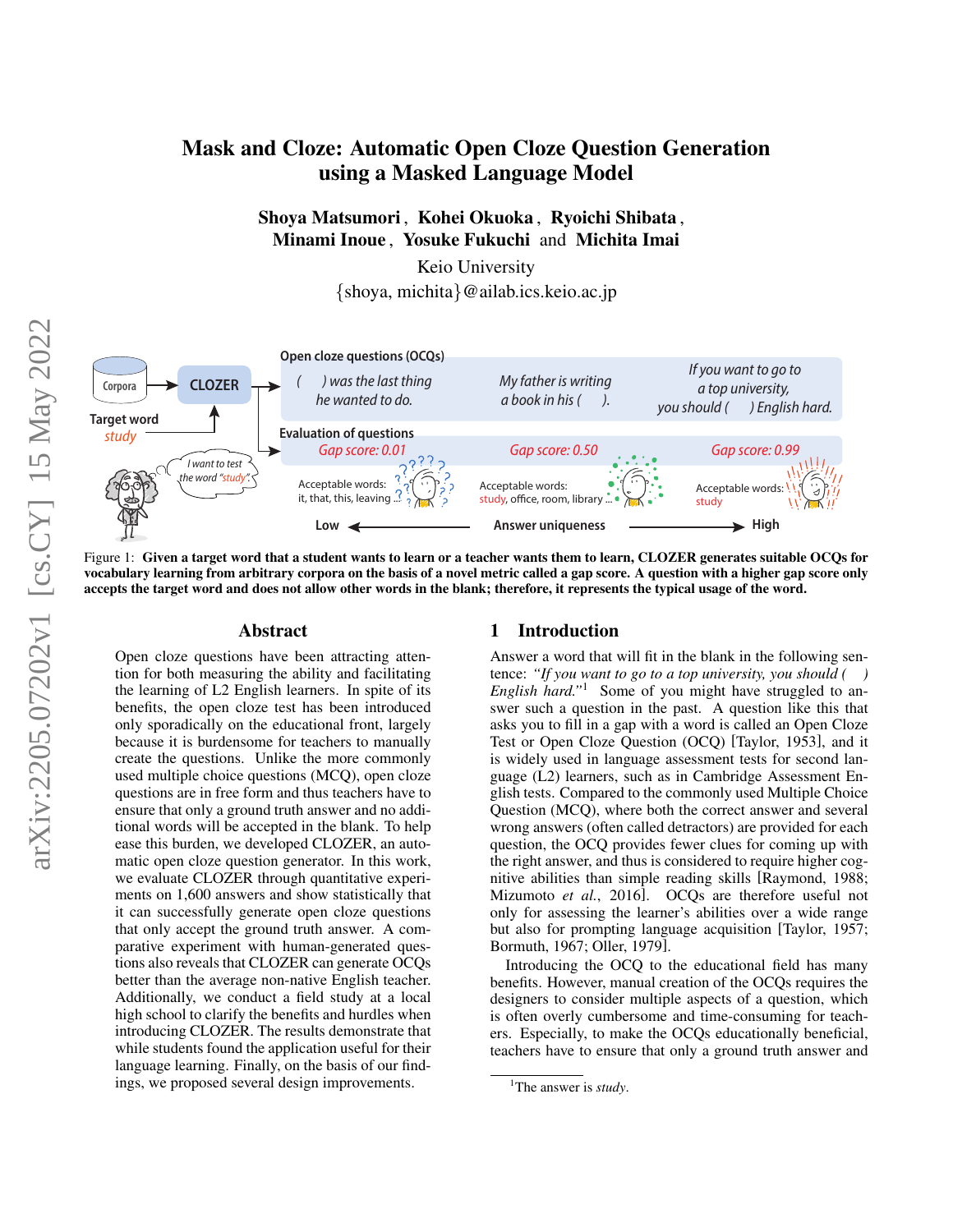no additional words will be accepted in the blank [\[Pino](#page-13-5) *et al.*[, 2008\]](#page-13-5). A promising approach to such problems is automated question generation. However, previous studies on automated question generation have focused almost entirely on MCQs (e.g., [\[Sumita](#page-13-6) *et al.*, 2005; [Mitkov and others, 2003;](#page-13-7) Brown *et al.*[, 2005\]](#page-12-1)), and despite its educational importance, research on the generation of OCQs is relatively rare. Hence, it remains unclear whether algorithms can generate suitable OCQs and what the hurdles might be for introducing such methods to the educational field.

In this work, we propose CLOZER, an automatic OCQ generation algorithm (Fig. [1\)](#page-0-1). Given a target word that a student wants to learn or a teacher wants them to learn, CLOZER can generate unique answer OCQs that only accept the target word from arbitrary corpora. Questions that only accept the target word are expected to include the typical usage of the target word. As such, utilizing such questions will help students to grasp the actual concept of words. CLOZER generates questions by prediction and assessment: first, it predicts words that are likely to fit in a blank, and then, on the basis of the prediction, it assesses the answer uniqueness of a question. A masked language model (MLM) [\[Devlin](#page-12-2) *et al.*, 2019] is utilized for the prediction. Given a sentence with a blank, MLM will predict a set of candidate words and assign them confidence values indicating the feasibility of each word belonging in the blank. However, simply using the ranking of the confidence values is not sufficient to guarantee the answer uniqueness. To this end, we introduce a novel metric called a gap score that measures how likely it is the target word will be the only answer. Our design of the gap score was inspired by the Gini coefficient, a metric used in economics to show wealth or income inequality. With the gap score, we can ensure not only the feasibility of the target word to the blank but also the exclusivity of the other words to the blank.

We performed a qualitative experiment by collecting answers from native English speakers and found that the gap score reliably represents the answer uniqueness of a question. Additionally, we conducted a field study at a local high school and proposed several design improvements based on the results.

In summary, our contributions are fourfold:

- We proposed an automatic OCQ generation algorithm. While the generation of MCQs has been studied extensively, there is much less research on OCQs. The findings in this work will make a valuable contribution to the field of education.
- We pioneered the use of MLM for the automatic generation of OCQs. MLM has a wide range of applications in NLP, but none of the previous studies have focused on utilizing its inference ability to generate OCQs.
- We introduced the gap score to measure the feasibility of a question by ensuring that the target word would uniquely fit into the gap. Quantitative experiments showed that the gap scores could accurately represent the uniqueness of a question.
- We conducted a proof of concept through a field study and clarified the possible benefits and hurdles when introducing CLOZER to the educational field.

## 2 Related Works

Automatic generation of MCQs. Most of the prior works on the automatic question generation have focused on MCQs [\[Sumita](#page-13-6) *et al.*, 2005; [Mitkov and others, 2003;](#page-13-7) Brown *et al.*[, 2005;](#page-12-1) [Lee and Seneff, 2007;](#page-13-8) Lin *et al.*[, 2007;](#page-13-9) [Sakaguchi](#page-13-10) *et al.*, 2013; Goto *et al.*[, 2010\]](#page-12-3). In general, there are three main steps required for generating MCQs: (1) selecting sentences from arbitrary sources, (2) determining a blank part from each sentence, and (3) generating distractors for each blank. Among such procedures, methods for (3) generating distractors have been intensively studied since distractors are considered to have a significant influence on the quality of a question [Kurdi *et al.*[, 2020\]](#page-12-4). Conversely, (1) sentence selection and (2) determining a blank part have not been studied as much. Sentences are usually chosen from arbitrary sources, such as a corpus or a textbook. [Majumder](#page-13-11) [and Saha](#page-13-11) [\[2015\]](#page-13-11) proposed a sentence selection method that uses topic modeling and parse structure similarity. Most prior studies have utilized a fixed strategy for the gap selection; for example, [Sumita](#page-13-6) *et al.* [\[2005\]](#page-13-6) selected the leftmost single verb, and Lin *[et al.](#page-13-9)* [\[2007\]](#page-13-9) only selected an adjective as a blank. One of the few exceptions is a work by [Goto](#page-12-3) *et [al.](#page-12-3)* [\[2010\]](#page-12-3), which proposed a selection method based on conditional random fields (CRFs).

Automatic generation of OCQs. While the automatic generation of MCQs has been studied extensively, there is much less research on OCQs[Kurdi *et al.*[, 2020\]](#page-12-4). One of the earliest studies was done by [Becker](#page-12-5) *et al.* [\[2012\]](#page-12-5), who addressed the problem of evaluating the quality of OCQs in a data-driven manner. Their *Mind the Gap* dataset was collected from 85 crowdsourcing workers and includes annotations for the quality of questions. Additionally, [Malafeev](#page-13-12) [\[2014\]](#page-13-12) developed an automatic OCQ generation algorithm that aimed to emulate the OCQs found in Cambridge Assessment English tests. Similar to our approach, [Felice and Buttery](#page-12-6) [\[2019\]](#page-12-6) assumed that the fewer possible words for the gap, the easier the question, and introduced information entropy [\[Shannon, 1948\]](#page-13-13) to measure the complexity of a gap.

Limitations of previous studies. The limitations of these previous studies are summed up as follows. First, the gap generation for MCQs [\[Sumita](#page-13-6) *et al.*, 2005; Lin *et al.*[, 2007;](#page-13-9) Goto *et al.*[, 2010\]](#page-12-3) is not applicable to OCQs because there is no demand to ensure uniqueness in MCQs and it is not designed to do so. While prior studies have addressed the generation of gaps in OCQs, several hurdles still exist. The n-grams utilized in [Felice and Buttery](#page-12-6) [\[2019\]](#page-12-6) cannot reflect longer context due to the computational costs. In fact, only a 5-gram model was used in that study, which is problematic if we want to consider a longer context that requires referencing words more than four words distant from the target word. As for other studies [\[Malafeev, 2014;](#page-13-12) [Becker](#page-12-5) *et al.*, 2012], they require a dataset to train the model but collecting such a dataset imposes substantial costs. Additionally, their interests were to generate OCQs from arbitrary text sources and they cannot be applied to generation based on the target words. Finally, the above studies focused only on evaluating their algorithms, and the design requirements for the application are still unknown.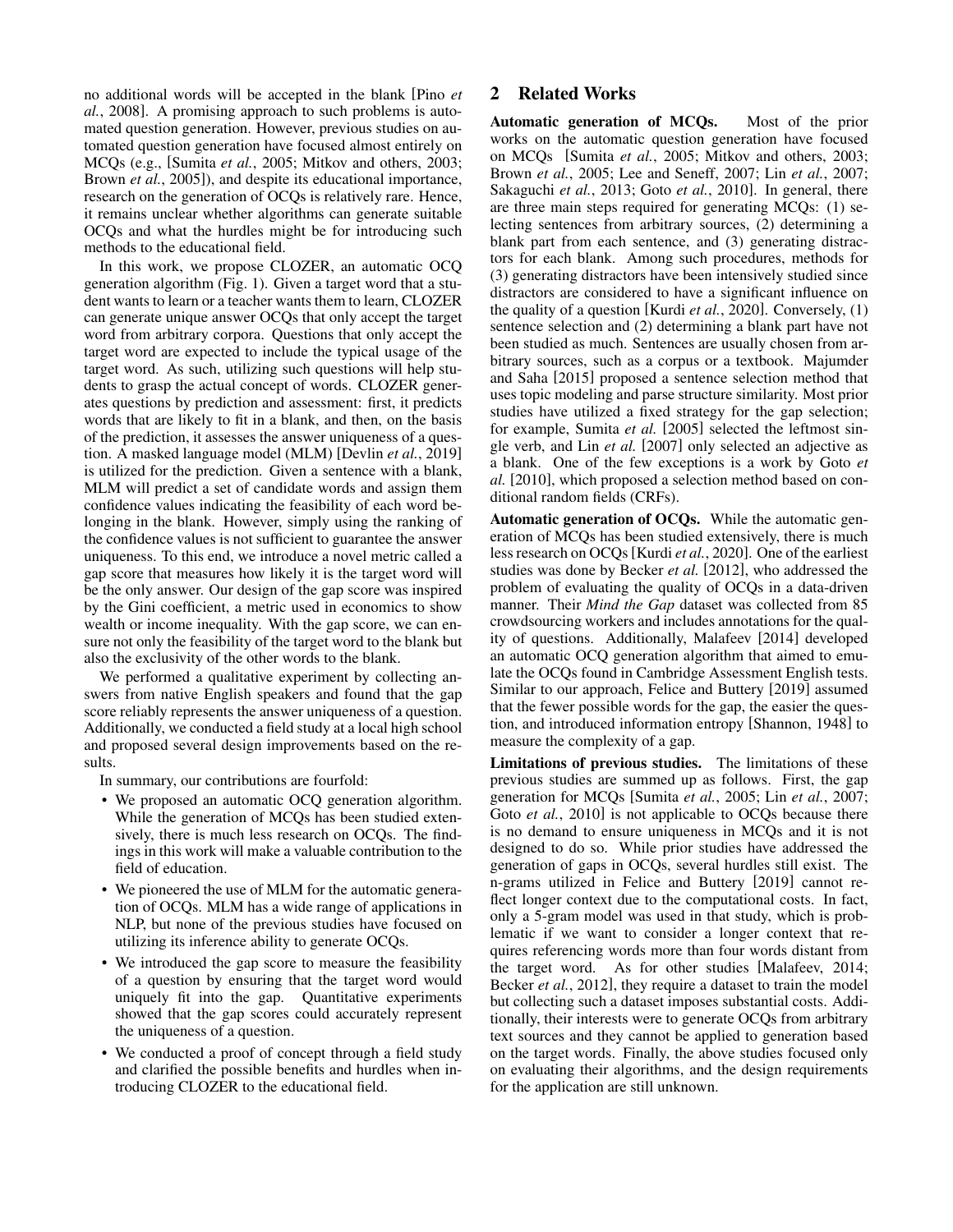<span id="page-2-0"></span>

Figure 2: The three generation steps of CLOZER. (Step 1) Given a target word, target sentences are extracted from arbitrary corpora and then are converted into masked sentences, whose target words are substituted with a mask token. (Step 2) Given a set of masked target sentences, a masked language model predicts words and confidences for the mask token. (Step 3) On the basis of the mask prediction, a gap score for each target sentence is computed, and sentences with high gap scores are selected as questions.

#### 3 Methods and Implementations

The general flow of CLOZER, an automatic open cloze question generator for computer-mediated language learning, is shown in Fig. [2.](#page-2-0) Given a target word that one desires to learn, CLOZER generates open cloze questions based on a gap score. The learning goal of CLOZER is to improve vocabulary skills. A sentence whose gap score is high means that the target word is likely to be the only answer to the blank. In other words, such a sentence is expected to embody the typical usage of the target word. By asking questions whose gap scores are high, students can learn the most specific use of the target words. The generation process can be divided into three steps: fetching masked target sentences, predicting masks, and computing gap scores.

#### 3.1 Step 1: Fetch masked target sentences

Given a target word w, a set of sentences  $\mathcal{S}_w$  that includes w is collected from an arbitrary corpus  $S$  as

$$
\mathcal{S}_w = \{ s \mid s \in \mathcal{S} \land w \in s \}. \tag{1}
$$

Since  $\mathcal{S}_w$  may include some words that are unfamiliar or improper for learners, they are filtered out in accordance with a pre-defined word list  $W$ . Sentences that are too short or too long are pruned as well. The target sentences  $S_w$  are then converted into masked target sentences  $\widetilde{S}_w$ , where the target word is substituted by a special mask token.

#### 3.2 Step 2: Predict masks

Given a masked target sentence  $\tilde{s} \in \widetilde{S}_w$ , the masked language model  $F_M$  yields the tuple of a set of candidate words  $\lambda$  along with corresponding confidence values  $c$ , as

$$
(\lambda, \mathbf{c}) = F_{\mathbf{M}}(\tilde{s}), \tag{2}
$$

where  $\lambda = \{w_i \mid i \in \mathcal{I}_v\}$  and  $\mathbf{c} = [c_i \mid i \in \mathcal{I}_v]$ ,  $\mathcal{I}_v$  is an index set whose size is the number of vocabularies, and both  $\lambda$  and c are sorted in the descending order determined by c. The confidence score of the masked prediction  $c_i$  represents the feasibility of a word  $w_i$  being in the position of the masked token.

### 3.3 Step 3: Compute gap scores

On the basis of the tuple  $(\lambda, c)$ , the gap score  $\varphi$  is computed.  $\varphi$  represents the answer uniqueness of a question, namely, how uniquely the target word fits the gap. Our design for the uniqueness is based on the following two criteria:

- 1. The target word must have high confidence value
- 2. The target word must have a significantly higher confidence compared to the other candidates

A question is required not only to be in a higher confidence but also to have a significantly higher confidence compared to other word candidates. This is because there are cases where the target word has high confidence, for example, 0.8, but the second possible candidate has a lower but not significantly low confidence value, for example, 0.19. In such a case, it is possible that the second-best candidate will be chosen.

To meet the criteria, we borrow the idea of the Gini coefficient [\[Giugni, 1912;](#page-12-7) [Dorfman, 1979\]](#page-12-8), a widely used metric in the field of economics that shows a wealth or income inequality existing between two specific groups. In a similar manner, we regard the confidence value as wealth or income and use the Gini coefficient to measure any inequality that exists between the confidence of the target words and that of the other candidates. Originally, the Gini coefficient is defined as

<span id="page-2-1"></span>
$$
G = 1 - 2 \int_0^1 L(x) \, dx,\tag{3}
$$

where  $L(x)$  is the Lorenz curve [\[Lorenz, 1905\]](#page-13-14), which is a monotonic increasing function that takes the cumulative portion of the population  $x$  and returns the cumulative portion of the total wealth or income. Since  $L(x)$  is a convex function, the range of the Gini coefficient is  $0 \leq G < 1$ , where  $G = 0$  implies a state of complete equality and  $G = 1$  a state of complete inequality.

<span id="page-2-2"></span>Given a set of confidences c, the Lorenz curve for the confidence values  $c$  is defined as a discrete function:

$$
L(\mathbf{c}, i) = \frac{\sum_{j=1}^{i} \mathbf{c}_j}{\sum_{j=1}^{N_c} \mathbf{c}_j},
$$
\n(4)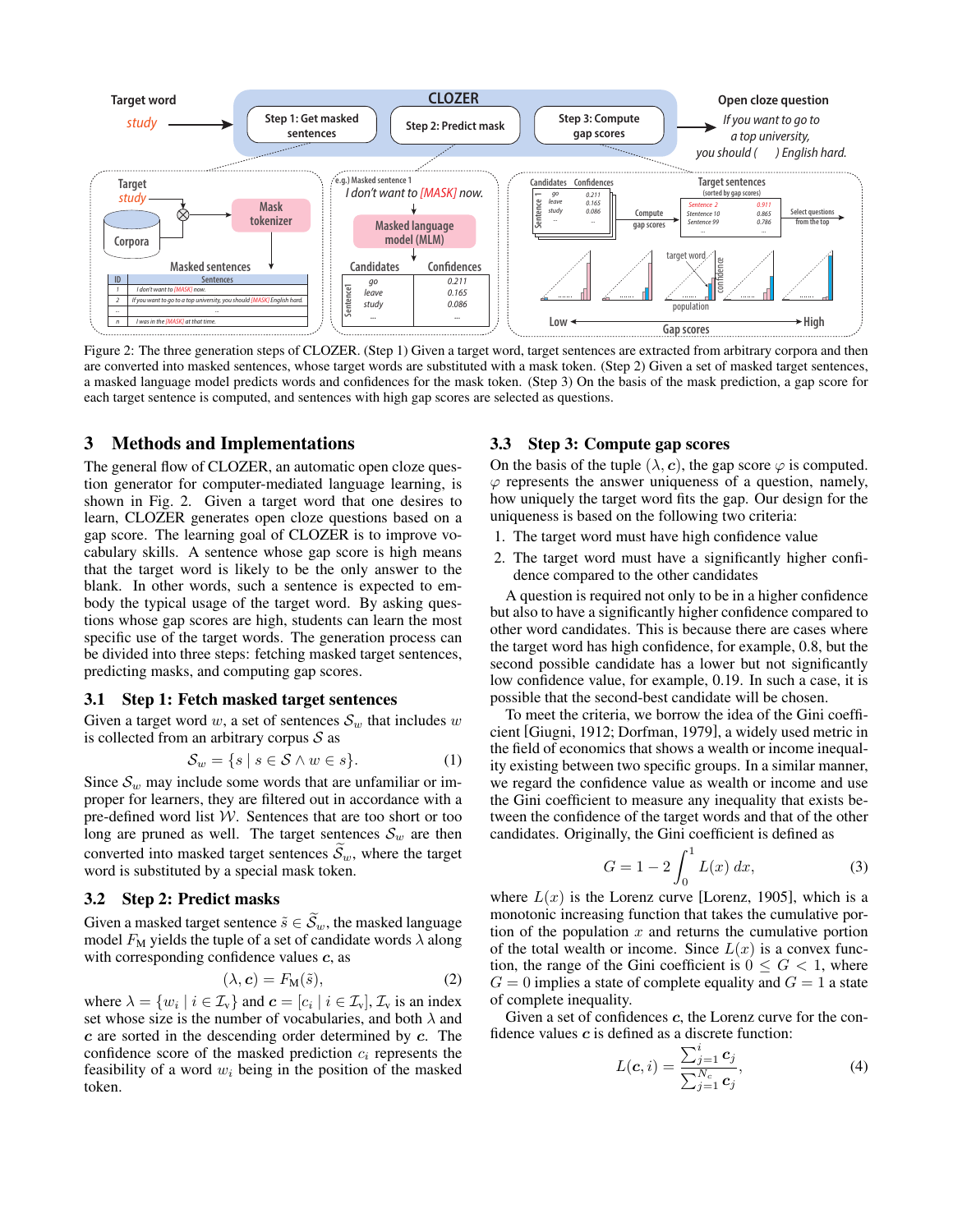where c is sorted in descending order and  $N_c$  is a size of c. The Gini coefficient for  $L(c, i)$  is derived as a discrete form of Eq. [\(3\)](#page-2-1), as

$$
f_{\text{gini}}(\mathbf{c}) = 1 - 2 \sum_{i=1}^{N_c} \frac{1}{N_c} \frac{L(\mathbf{c}, i) + L(\mathbf{c}, i - 1)}{2}, \quad (5)
$$

whose range is  $0 \le f_{\text{gini}}(c) < 1$ . Akin to the original interpretation,  $f_{\text{gini}}(c) = 1$  represents that the confidence values are monopolized by the top-1 word and  $f_{\text{gini}}(c) = 0$  represents that they are fairly distributed to each word.

Accompanied by  $f_{\text{gini}}$ , the equation for the gap score is defined as

$$
\varphi(\mathbf{c},j) = f_{\text{gini}}(\mathbf{c}_{j:}) \cdot f_{\text{rw}}(\mathbf{c},j), \tag{6}
$$

where j is the index of the target word in  $\lambda$ , *i.e.*,  $w_i = w$ .  $f_{rw}$ is a reweighting function introduced to shrink the gap score based on the proportion of the confidence value of the target word and top-k confidences, as

$$
f_{\text{rw}}(\boldsymbol{c},j) = \frac{c_j}{\sum_{i=1}^k c_i},\tag{7}
$$

where  $k$  is a constant value.

Finally, by applying Eq. [\(2\)](#page-2-2) and Eq. [\(6\)](#page-3-0) for every masked sentence in  $\mathcal{S}_w$ , we obtain the sorted gap scores for all sentences as

$$
\Phi = \{ \varphi_i \mid i \in \mathcal{I}_\mathcal{S} \},\tag{8}
$$

where  $\mathcal{I}_{\mathcal{S}}$  is an index set whose size is the corpus size and  $\varphi_i$  represents the confidence score for *i*-th  $\tilde{s}$ , which satisfies  $\varphi_i \leq \varphi_{i+1}.$ 

## 4 Quantitative Experiments

Our research questions are:

- Whether the gap score accurately represents the uniqueness of a question.
- Whether and how the different MLM architectures affect the performance.
- How well CLOZER can generate unique questions compared to human experts.

In the experiment, we asked native English speakers to take a cloze test generated by CLOZER and compared the correlation coefficient between the gap score and correct ratio across several MLM variants. Our expectation was that a question with a higher gap score will collect answers that match the target word, while a question with a lower gap score will collect a wide range of answers that are both syntactically and semantically feasible but not necessary the target word. Additionally, we asked non-native high school English teachers to manually create OCQs and then compared them with the ones generated by CLOZER.

#### 4.1 Settings

The questions were generated by choosing target words from the vocabulary list of EIKEN, a widely used English qualification exam in Japan. The vocabularies were collected from Grade 5 to Grade 2, respectively equivalent to the first year

<span id="page-3-2"></span>

| Model name       | $r \uparrow$ | $p \downarrow$ | Parameters | Dataset |
|------------------|--------------|----------------|------------|---------|
| bert-base        | 0.760        | 3.03E-16       | 108M       | 16GB    |
| bert-large       | 0.791        | 2.47E-18       | 334M       | 16GB    |
| distil-bert-base | 0.647        | 9.31E-11       | 66M        | 16GB    |
| roberta-base     | 0.800        | 5.55E-19       | 123M       | 160GB   |
| roberta-large    | 0.745        | 2.28E-15       | 354M       | 160GB   |
| albert-base      | 0.524        | 6.03E-07       | 12M        | 16GB    |
| albert-large     | 0.671        | 9.76E-12       | 18M        | 16GB    |
| albert-xlarge    | 0.671        | 9.40E-12       | 235M       | 16GB    |

Table 1: Pearson's correlation coefficients  $(r)$ , p-values  $(p)$ , number of parameters, and size of the dataset used in pre-training. All models were statistically significant ( $p < 0.001$ ).

<span id="page-3-0"></span>of junior high school and to high school graduates. Since CLOZER mainly focuses on vocabulary learning, only content words were chosen for the target words; function words (e.g., determiners, pronouns, prepositions, and conjunctions) were excluded.

The target sentences were collected from the Corpus of Contemporary American English [\[Davies, 2009\]](#page-12-9), which includes 1.1 billion words collected from sources of various genres spanning spoken word performances, fiction, popular magazines, newspapers, academic texts, TV and movie subtitles, blogs, and other web pages. To compare the performance across different MLM architectures, we sampled 40 questions randomly from the target sentences after checking to make sure the questions did not include any inappropriate words or personal information. We utilized eight model variants based on BERT [Devlin *et al.*[, 2019\]](#page-12-2), DistilBERT [Sanh *et al.*[, 2019\]](#page-13-15), RoBERTa [Liu *et al.*[, 2019\]](#page-13-16), and ALBERT [Lan *et al.*[, 2019\]](#page-12-10) that were trained with masked language modeling<sup>[2](#page-3-1)</sup>: bert-base-uncased, bert-largeuncased, distilbert-base-uncased, roberta-base-v2, robertalarge-v2, albert-base, albert-large, and albert-xlarge.

We recruited participants from Amazon Mechanical Turk, the popular crowdsourcing platform. All participants were asked to read the instructions carefully and to answer 40 questions. Further details of the settings and the supplemental results can be found in the appendix.

#### 4.2 Statistical results

One thousand six hundred answers were collected from 40 workers, all of whom were native English speakers. The duration of each task was 41.24±28.11 minutes on average. The average correct ratio (i.e., the ratio of matches between the target word and the submitted answer) was  $40.58 \pm 9.33\%$ , where the highest score was 55.00% and the lowest was 20.00%.

Table [1](#page-3-2) indicates that the gap score is effective as a metric for measuring the uniqueness of OCQs. Specifically, roberta-base performed the best and bert-large-uncased was the second best, with the correlation coefficients of 0.800 and 0.791, respectively. In contrast, the performance of the DistilBERT and ALBERT variants was lower than the BERT and RoBERTa variants. This is presumably due to the side effect of lightening the model size, considering both Distil-

<span id="page-3-1"></span><sup>&</sup>lt;sup>2</sup>All of the pre-trained models were provided by Hugging Face [Wolf *et al.*[, 2019\]](#page-13-17).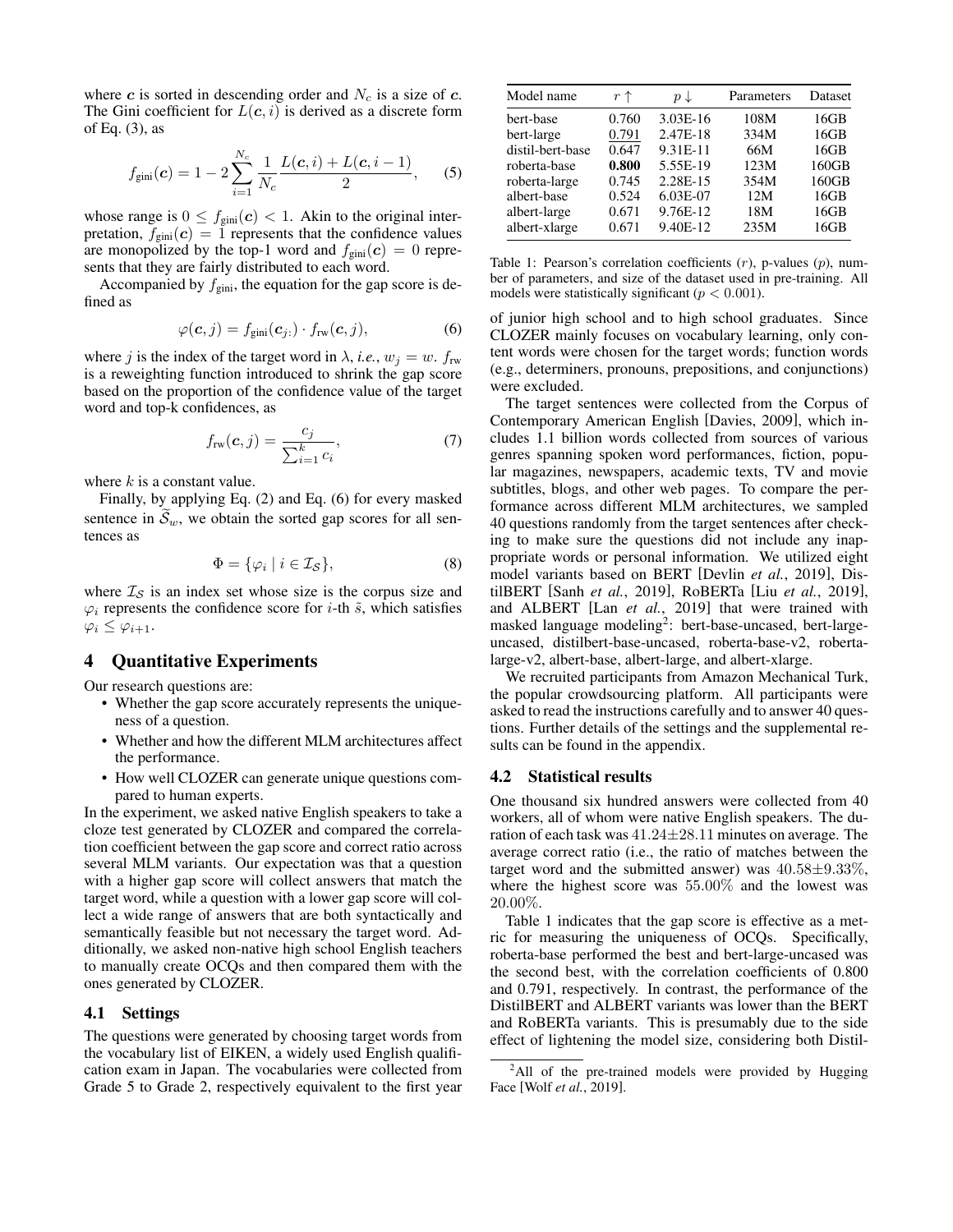<span id="page-4-0"></span>

Figure 3: Comparison of correlation plots between correct ratio and gap score.

BERT and ALBERT have made efforts to shrink the number of parameters. Although increasing the parameter size in the same architecture generally improved the correlation coefficient, this was not the case with RoBERTa. In roberta-large, some questions yielded higher gap scores than expected. In other words, the model was able to predict true answers better than humans, and this caused the correlation coefficient to degrade.

Figure [3](#page-4-0) shows the scatter plots of the gap score and correct ratio. In the highly correlated models, bert-large and roberta-base, a higher gap score indicates a higher correct score. There were comparably few samples that had high gap scores but low correct ratios. Some of the samples with lower gap scores had higher correct ratios, but this is acceptable if their number is not too large, since the users will usually choose questions whose gap scores are high and ignore the other samples. On the other hand, the model with lower correlation, distil-bert, tended to under-rate samples with a high correct ratio.

#### 4.3 Representative samples

We further investigate the four representative cases obtained by the best-performed model, roberta-base: cases where the gap score and the correct ratio were both high or both low, and cases where one of the two was high.

A sample for the first case, where both the gap score and the correct ratio were high, is "Just for my own  $($ ) of mind, Ted, send me a list of your exes' names and current addresses." The target word for this question was *peace*. The gap score for this target sentence was 0.90, and the correct ratio was 90%. This type of question will only accept the target answer and, therefore, will be selected as a cloze question.

In contrast, a sample where both the gap score and the correct ratio were low is "She impressed me as a rather ( ) but pleasant woman who initially seemed quite timid and shy." The target word was *serious*, and the gap score and the correct ratio were both 0.0. A question where the gap score is low is expected to accept various words other than the target word, and thus, will not be selected as a question.

An example of the case where the gap score was high but the correct ratio was relatively low is "There is a point, when trying to ( ) a turn on a motorcycle, when you know you cannot negotiate the turn." The target word for this sentence

<span id="page-4-1"></span>

| Method                   | Correct ratio $(\%)$ | Gap score         |
|--------------------------|----------------------|-------------------|
| Human $(avg)$            | $53.4 + 34.7$        | $0.367 + 0.348$   |
| Human (best)             | $88.0 + 32.6$        | $0.667 + 0.211$   |
| $CLOZER0.8$ roberta-base | $79.6 \pm 24.6$      | $0.876 \pm 0.013$ |
| $CLOZER0.8$ bert-large   | $82.1 + 15.4$        | $0.891 + 0.027$   |

Table 2: Comparisons between human-generated and CLOZERgenerated questions. (avg) represents the average performance and (best) represents the best performance.  $CLOZER<sub>0.8</sub>$  represents CLOZER-generated questions whose gap scores were higher than 0.8.

was *negotiate*, and the gap score and the correct ratio were respectively 0.86 and 10%. Interestingly, the typical answer was *make*, which is also acceptable. We assume most workers made early decisions without noticing the same phrase "negotiate the turn" in the following clause. This suggests that the model tended to be too confident when the target word was repeated in a similar phrase. Filtering out such cases may prevent this problem.

The final sample is the case where the gap score was low but the correct ratio was high. An example is "Not long after that, however, they'd discovered the caves lying beneath those mountains, and the species which should have gone ( ) lived on." The target word for this sentence was *extinct*. While the correct ratio of the question was 85%, the gap score was 0.11 and the top-1 prediction of the model was *underground*. Again, this case is more acceptable than the third case since these questions are discarded and not selected as questions in the end.

#### 4.4 Human-generated questions

Additionally, we conducted an experiment to compare human-generated questions and auto-generated questions. Since we expect most of the teachers using CLOZER to be non-native English speakers, we recruited non-native high school English teachers at a high school in Japan. Eight teachers (average age:  $46.12 \pm 11.87$ ) participated in the experiment to collect 40 questions in total. In the experiment, teachers were asked to create questions based on the same designated target words that were used to generate questions in the previous experiment. Teachers were allowed to consult any materials during the experiment unless they directly copied or modified existing OCQs. It took  $19.13 \pm 8.04$  minutes on average to create five questions.

The questions were then used to collect 1,600 answers from 40 native English speakers at Amazon Mechanical Turk. The results are presented in Table [2,](#page-4-1) where Human (avg) represents the average results for human-generated questions, Human (best) represents the results for questions from the best-performing participant, and  $CLOZER<sub>0.8</sub>$  represents the results for CLOZER-generated questions whose gap scores were higher than 0.80. The correct ratio and gap score for the Human (avg) condition were comparably lower than those of the CLOZER variants. The best-performing result for the human condition was 88.0%, which is better than the CLOZER variants, although its deviation was higher than the CLOZER conditions. These results indicate that CLOZER can generate higher-quality single answer questions than average nonnative English teachers.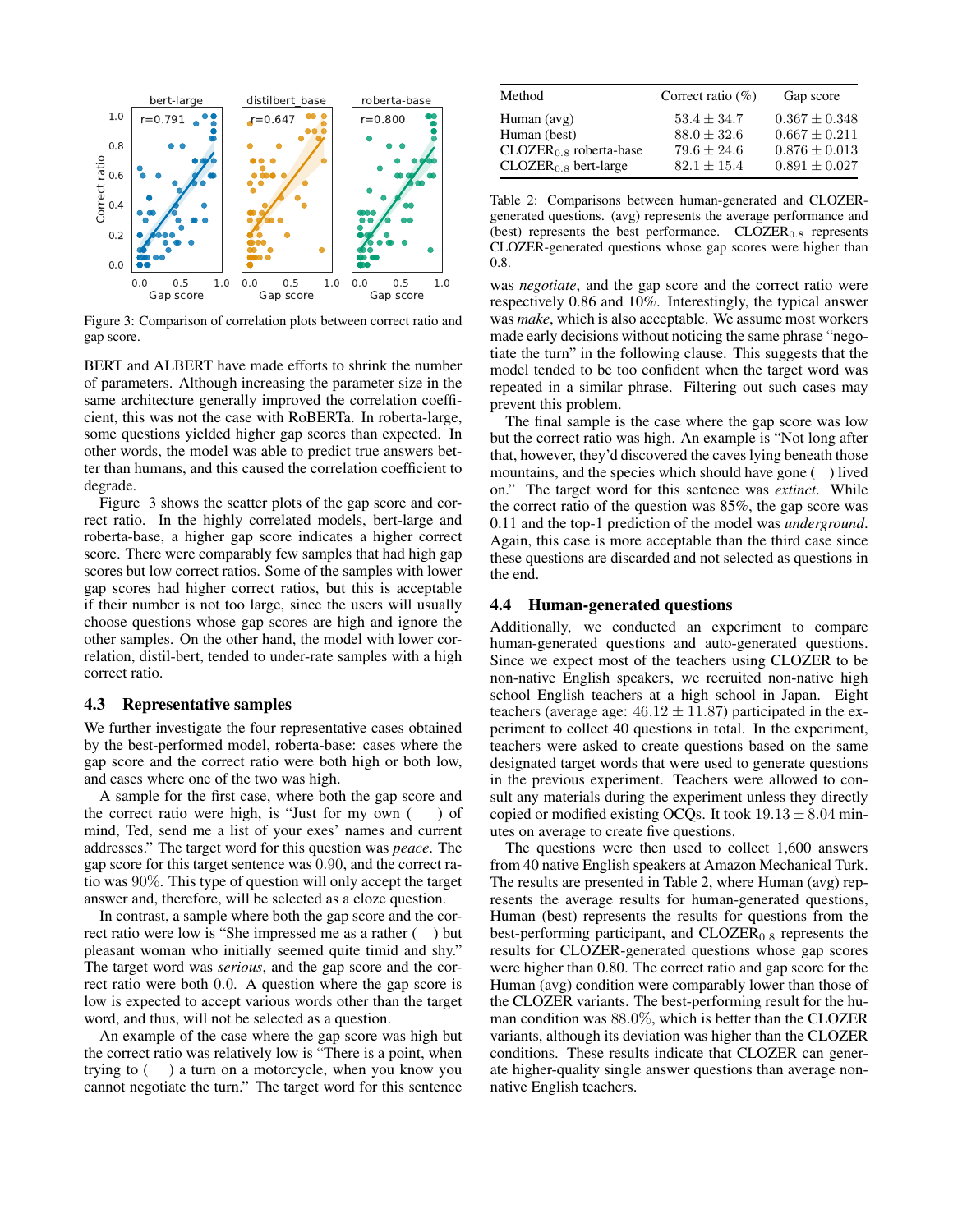<span id="page-5-0"></span>

|                        | Average $(\% )$ |               | Best $(\%)$ |             |
|------------------------|-----------------|---------------|-------------|-------------|
| Participants           | Exact           | <b>Stem</b>   | Exact       | <b>Stem</b> |
| Students (day 1)       | $11.8 + 11.2$   | $13.2 + 12.7$ | 35.0        | 45.0        |
| Students (day 2 w/o h) | $8.0 + 8.9$     | $8.5 + 9.1$   | 25.0        | 25.0        |
| Students (day 2 w/h)   | $19.5 \pm 8.3$  | $23.0 + 9.5$  | 35.0        | 35.0        |
| Native speakers        | $84.0 + 9.7$    | $84.5 + 9.4$  | 95.0        | 95.0        |

Table 3: Correct ratios in field study. "Exact" represents the exact match ratio and "Stem" represents the stem match ratio. Since hints were given on day 2, correct ratios without (w/o h) and with (w/ h) hint conditions are presented.

## 5 Field Study

We conducted a field study at a local high school to clarify the benefits and hurdles when introducing open cloze tests generated by CLOZER to the educational front. For this purpose, a prototype of the CLOZER application, "CLOZER proto", was deployed on a web platform accessible from any device using a browser.

## 5.1 Settings

The field study was conducted at a high school in Kanagawa, Japan. We recruited 24 high school students in either their first or second year. The study was conducted for two days with different participants: 14 and 10 students on the first and second days, respectively. On the second day, a hint was added to each question to ease the difficulty. The hint was the first letter of the ground truth word given on each question when participants had answered incorrectly on their first try. The students were asked to perform a cloze test consisting of 20 OCQs generated by CLOZER, to fill in a questionnaire, and to take an interview. We followed the same strategy as the quantitative experiments to generate target questions. Specifically, we set the level of vocabulary used in the questions so that it would be familiar to high school students by restricting the target words and target sentences with the word list. To determine the upper bound of the correct ratio for the questions, we also collected answers from 20 native English speakers using Amazon Mechanical Turk. The conditions for the task were the same as in the quantitative experiments, except for the number of questions. Further details of the settings and the supplemental results can be found in the appendix.

## 5.2 Results

Table [3](#page-5-0) shows the results of the correct ratio for each group of participants. The correct overall ratio was measured by two metrics: exact match and stem match. The exact match regards the answer to be correct when it is identical to the ground truth, and the stem match is correct when the stem of the answer matches the stem of the ground truth. The results show that the average correct ratios for students were significantly lower than those of native speakers. This was a little surprising, since we designed the level of vocabulary used in the questions to correlate with the students' proficiency level. This indicates that, even with basic words that all students must learn, there is still a difference in the depth of vocabulary knowledge between non-native students and native English speakers. Additionally, we found that the deviations of the correct ratios were high; some students managed to answer the question much better than the others and vice versa. This was also surprising, since the students had similar English levels. For example, 11 students out of 14 in day 1 were qualified with EIKEN Grade Pre-2, which is equivalent to the European Framework of Reference for Languages (CEFR) A2 level. This indicates that CLOZER revealed vocabulary skills that cannot be measured by the existing learning materials.

## 5.3 Discussion

While most of the students mentioned in their interviews that CLOZER was useful for language learning, alleviating the difficulty is necessary for the continual use of the application. Hence, we will discuss the features required for future design improvements as based on our findings in the interviews.

Grammatical features. A few students reported that the grammar was difficult. L2 English learners are generally dependent on grammar rules, unlike native speakers who operate such rules unconsciously. One solution would be to show a part of speech and a dependency of each word. The part of speech (such as noun, verb, and adjective) indicates how the word functions in terms of both meaning and grammar within the sentence, while the dependency shows which word is related to another word as well as the type of the relationship between them. With such information, users will be able to use their grammatical knowledge to understand the meaning of a sentence.

Extra context. In the test, most of the students struggled to grasp the context of a sentence. This can be improved by adding some extra sentences before or after the target sentence. We only used a single sentence for each question in this study, and although the native speakers on MTurk managed to interpret contexts, one sentence was too short for L2 learners. Adding extra sentences will help them understand in what context the sentences were written. Showing the translation for such sentences will also be helpful.

Hints for the target word. Lastly, some students understood the context but found it difficult to come up with the answer. In such a case, it will be helpful to add additional information to the target word: for example, to show the first letter. As we found on day 2 of the field study, this hint was effective for most students. We could also increase the number of letters shown to ease the difficulty further. Similarly, showing other types of information about the target word, such as the number of letters, would also help decrease the difficulty.

## 6 Conclusion

In this work, we presented CLOZER, an automatic open cloze question generator. The results of quantitative experiments statistically demonstrated that it can generate open cloze questions that only accept the ground truth answer. Furthermore, the field study at a local high school revealed possible benefits of CLOZER. Finally, on the basis of our findings, we proposed several design improvements. Future research will focus on improving the functionality of the application and introducing CLOZER into educational settings to verify its effectiveness over the long term.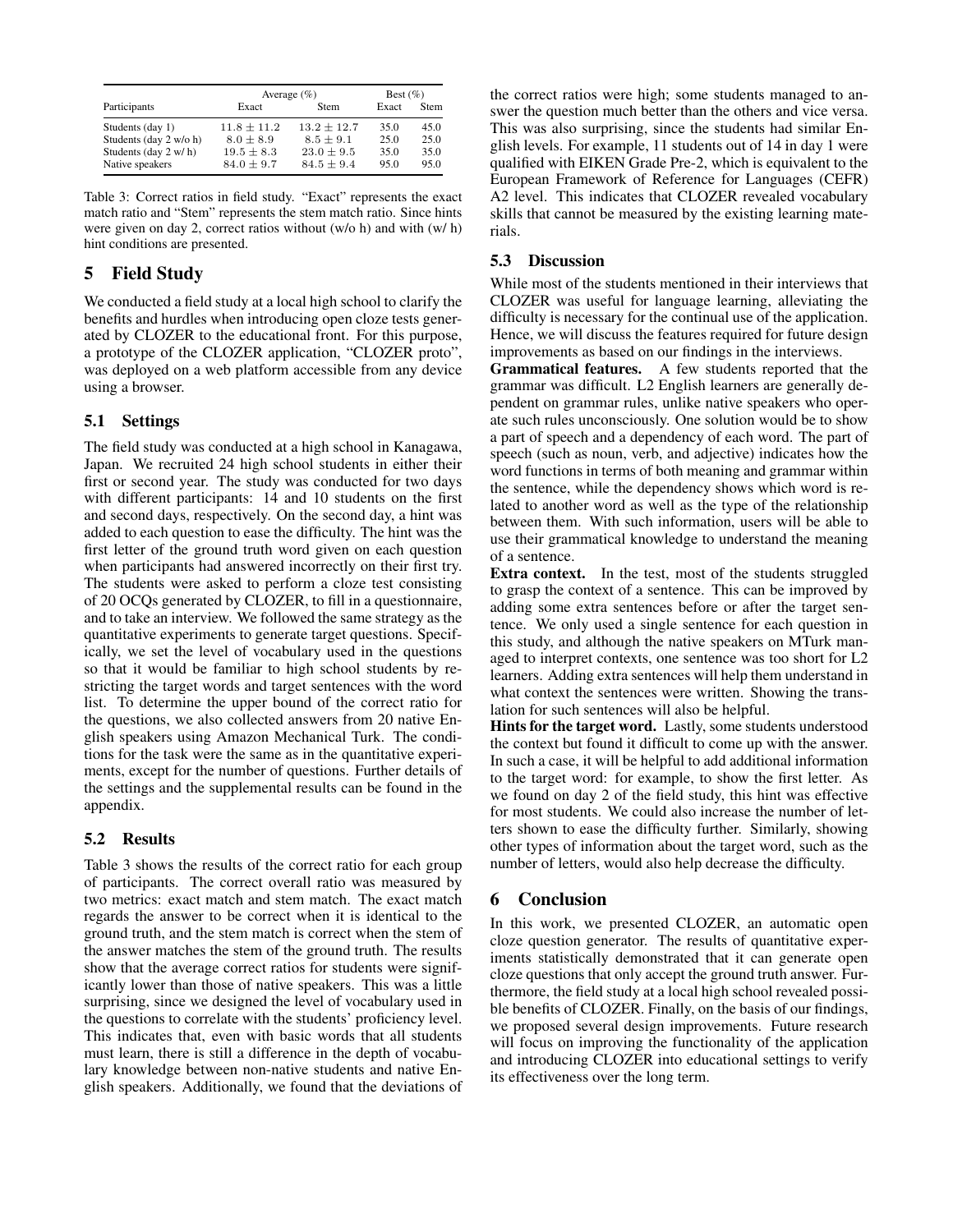## APPENDIX

### A Ethical Considerations

There has been quite a lot of work exploring potential bias in language models (e.g., [\[Kurita](#page-12-11) *et al.*, 2019]). Since CLOZER utilizes a language model, there is a concern that some questions may contain biased word usage. Several studies have proposed methods to mitigating bias [Liu *et al.*[, 2021;](#page-13-18) Huang *et al.*[, 2020\]](#page-12-12) and application of such procedures is necessary for practical use. Additionally, teachers should be made aware of such risks so that they can devise ways to avoid selecting biased questions during the selection process.

### B Supplemental Related Works

### B.1 Cloze tests

The cloze test (alternatively, open cloze test or cloze procedure) was invented by [Taylor](#page-13-0) [\[1953\]](#page-13-0) in the early 1950s. The term *cloze* stems from the Gestalt psychology theory of the principle of closure [\[Koffka, 2013\]](#page-12-13), which mentions the human tendency to perceive complete patterns from partially hidden or incomplete patterns. Cloze tests can be easily created by deleting random words or every nth word from passages. While cloze tests were initially introduced as a measurement tool for the readability of prose passages, some researchers (including Taylor himself) later discovered that it was also applicable to the measurement of one's reading ability [\[Taylor, 1957;](#page-13-3) [Bormuth, 1967\]](#page-12-0).

Research on cloze testing initially focused on native English speakers but was later applied to the field of L2 learning and teaching. Many studies revealed the relationships between cloze test scores and L2 learners' language skills and concluded that it was effective for measuring proficiency and therefore valuable as a placement test (e.g., [\[Friedman, 1974;](#page-12-14) [Anderson, 1972\]](#page-12-15)). Variants of the cloze test, such as the Ctest [\[Klein-Braley, 1985\]](#page-12-16) and the rational cloze test [\[Bach](#page-12-17)[man, 1985\]](#page-12-17), which aimed to revise some of the weaknesses of the original cloze test, have also been accepted as measurement tools. There are also claims that cloze tests can be a good tool for measuring integrative language skills [\[Oller,](#page-13-4) [1979\]](#page-13-4). Although there is some debate regarding the extent to which cloze testing can actually measure language skills, its benefits are now generally accepted (e.g. [\[Kobayashi, 2002;](#page-12-18) [Weir, 1988\]](#page-13-19)).

Tests featuring multiple choice questions (MCQ), which include both the correct answer and several wrong answers (often called distractors), have frequently been used as well [\[Lado, 1961\]](#page-12-19). However, with MCQ, test takers tend to find the answers simply by a process of elimination after inspecting the given choices, and thus it is considered to require limited language abilities [\[Raymond, 1988\]](#page-13-1). In fact, [Mizumoto](#page-13-2) *et al.* [\[2016\]](#page-13-2) reported that, compared to the cloze test condition, less brain activation was observed in the MCQ condition.

#### B.2 The history of automatic question generation.

With the development of information technologies, massive open online courses (MOOCs) and other e-learning platforms have gained attention recently [\[Qayyum and Zawacki-](#page-13-20)[Richter, 2018;](#page-13-20) [Gaebel, 2014;](#page-12-20) [Hew and Cheung, 2014;](#page-12-21) [Bates,](#page-12-22) [2005\]](#page-12-22). In particular, in the field of computer-assisted language learning (CALL) [\[Levy, 1996\]](#page-13-21), researchers have examined various approaches for automatic question generation [Wita *et al.*[, 2018;](#page-13-22) [Killawala](#page-12-23) *et al.*, 2018; [Afzal and](#page-12-24) [Mitkov, 2014;](#page-12-24) [Zavala and Mendoza, 2018\]](#page-13-23). With the aid of automation, educators can reduce the cost of question construction, which frees them up to concentrate on more important activities. Additionally, having a large number of questions generated by a model enables additional teaching processes such as adaptive learning and repetitive drill practice to be utilized. Finally, a certain control of the question characteristics (e.g., difficulty) is useful for meeting the requirements of particular test settings.

#### B.3 Language modeling

Language modeling is used to obtain a language model that represents the probability distribution of words given certain context words. Language models have a wide range of applications, such as speech recognition [\[Amodei](#page-12-25) *et al.*, 2016], machine translation [Wu *et al.*[, 2016\]](#page-13-24), summarization [\[Rush](#page-13-25) *et al.*[, 2015\]](#page-13-25), text generation [\[Brown](#page-12-26) *et al.*, 2020], and text classification [\[Howard and Ruder, 2018\]](#page-12-27).

A typical language model is an n-gram [\[Dunning, 1994\]](#page-12-28). The n-gram refers to the number of  $n$  sequential words that are used to predict a word. For example, the n-gram of  $n = 1$ is called a unigram, which only sees the current word, and  $n = 2$  and  $n = 3$  are called a bigram and a trigram, respectively, which see the current word and one or two history words. While the unigram can be considered as i.i.d., in the  $2 \leq n$  cases, the n-gram can be considered as an  $n - 1$  order Markov process.

Another approach for language modeling uses a neural network as an approximation function. Most of the studies [\[Sun](#page-13-26)[dermeyer](#page-13-26) *et al.*, 2012] in this vein have used a recurrent neural network (RNN) for this purpose, such as LSTM [\[Hochreiter](#page-12-29) [and Schmidhuber, 1997\]](#page-12-29) or GRU [Cho *et al.*[, 2014\]](#page-12-30). These approaches utilize left-to-right/right-to-left language modeling, which models the language sequentially by predicting the rightmost/leftmost token in the forward/backward direction or a combination of the two.

One of the most powerful language models currently is BERT [Devlin *et al.*[, 2019\]](#page-12-2), which has been used in a novel language modeling task called masked language modeling (MLM) for the Transformer architecture [\[Vaswani](#page-13-27) *et al.*, [2017\]](#page-13-27). In MLM, similar to the cloze test, a certain portion of tokens (usually  $15\%$ ) in the input sentences is randomly substituted with a special token called a mask token, and the model is trained to predict tokens for each of these masked tokens. Unlike the previous left-to-right or right-to-left language modeling, MLM has successfully obtained deepbidirectional representations, demonstrating state-of-the-art performances in various downstream tasks [Qiu *et al.*[, 2020\]](#page-13-28).

### C Quantitative Experiments

### C.1 Settings

To collect answers from trustworthy English speakers, we restricted the status of the workers to Masters, which means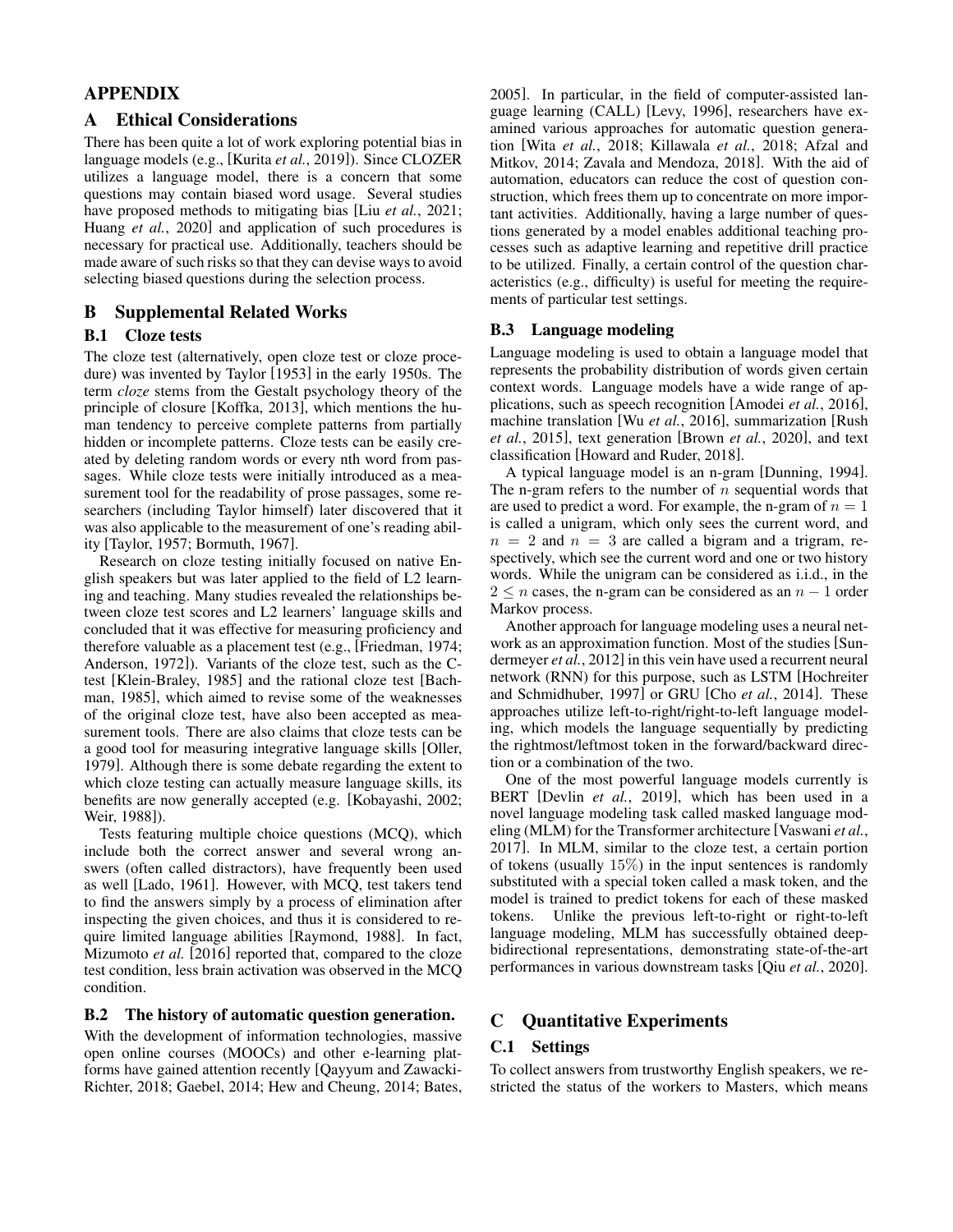<span id="page-7-1"></span>

Figure 4: Comparison of correlation plots between correct ratio and gap score.

<span id="page-7-0"></span>

Figure 5: Gap score distribution across the different genres in CoCA corpus.

they had passed statistical monitoring and qualified as being high performers, and to those who lived in the U.S. The reward for the assignment was set to 6.5 USD, as the task was expected to take one hour and this is the average hourly payment on MTurk. We did not allow the same workers to participate in the task again. We also briefly checked for invalid submissions, such as filling in the blanks with the same word or random words, and confirmed that all workers had completed the tasks without any significant misunderstanding. We set the parameter  $k = 2$  defined in Eq. (7).

#### C.2 Corpus comparison

To investigate the impact of using different input data sources, we conducted additional comparative experiments using five different genres in the CoCA corpus: *academic*, *blog*, *fiction*, *magazine*, and *news*. Forty target words (as in the quantitative experiment) were used to generate 264k questions in total with *roberta-base*. Figure [5](#page-7-0) shows the distribution of gap score for each genre. As we can see, the overall distribution was quite similar across all genres. However, there was a slight difference in each bin. The density for scores 0.75–1.00 was 0.12, 0.18, 0.15, 0.19, and 0.19 for the five respective genres. These scores indicate that the model was less capable of generating single answer questions for the *academic* genre. This is presumably because there were less frequent words in academic texts compared to other genres' texts. Generally, MLMs capture correlations across the words in a dataset in a data-driven manner. Therefore, the model has little knowledge about the less frequent words, and predicting a masked target with such unfamiliar words may degrade the performance. Additionally, if words are too infrequent, the tokens are substituted with an [UNK] token, and this will also affect the predictability.

#### C.3 Model comparison

The full results of the correlation plot are presented in Fig. [4.](#page-7-1) In the highly correlated models, that is, the BERT and RoBERTa variants, a higher gap score indicated a higher correct ratio. However, the models with lower correlation, the DistilBERT and ALBERT variants, tended to under-rate samples with a high correct ratio.

We had expected roberta-large to perform better, but its correlation coefficient was lower than that of roberta-base. We found that, compared to roberta-base, roberta-large had a greater number of samples whose gap scores were high but correct ratios were low. This means that roberta-large managed to predict the target words better than humans.

## D Field Study

### D.1 Aim

We conducted a field study at a local high school to clarify the benefits and hurdles when introducing open cloze tests generated by CLOZER to the educational front. A prototype of the CLOZER application, "CLOZER proto", was implemented for this purpose. We deployed CLOZER proto on a web platform accessible from any device using a browser.

Our research questions for the field study were as follows.

- RQ1 What are the impressions for the CLOZER application? (Impressions)
- RQ2 How appropriate are the generated questions for L2 English learners? (Appropriateness)
- RQ3 What are the desirable features for the CLOZER application? (Features)

We expected most of the students to be unfamiliar with open cloze tests. Thus, in RQ1, our aim was to uncover the students' impressions of the application, especially the interest in using such an application for their learning. In RQ2, we evaluated whether that open cloze questions generated by CLOZER were suitable for L2 learning. Although we confirmed in the qualitative experiments that native speakers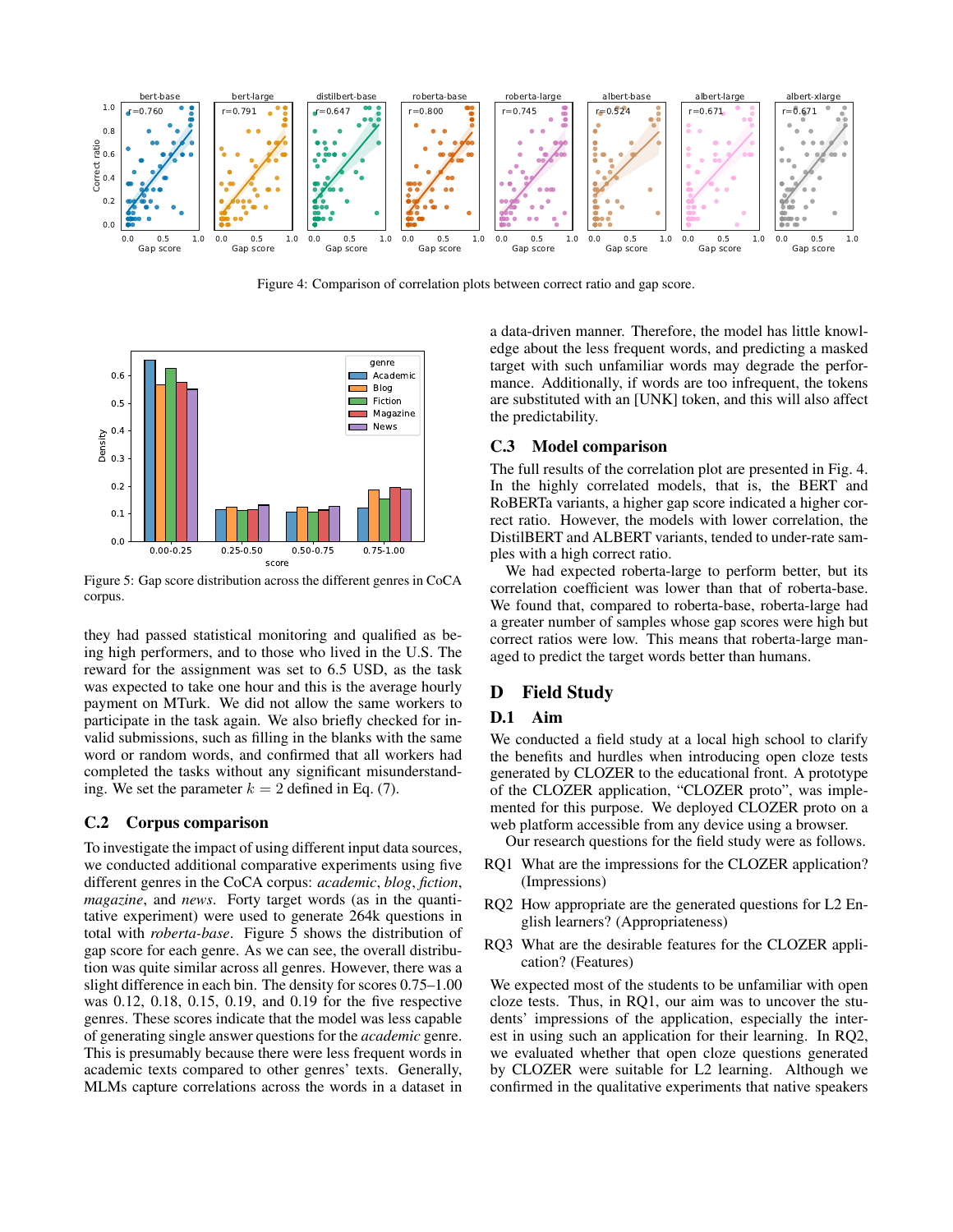<span id="page-8-0"></span>

Figure 6: Flow diagram of the field study. The process of the field study conducted at a local high school is shown at the top left, surrounded by sample screenshots of the application.

could correctly answer the open cloze questions generated by CLOZER, we wanted to see if the difficulty of the questions was appropriate for L2 learning high school students. Finally, in RQ3, our goal was to collect a list of features to improve CLOZER proto.

#### D.2 Settings

The field study was conducted at a high school in Kanagawa, Japan. For this study, 24 high school students in either their first or second year were recruited. The study was conducted two days after school with different participants, who were asked to sign a consent form beforehand.

An overview of the field study is shown in Fig. [6.](#page-8-0) First, to determine the participants' ability and attitude regarding English, they were asked to fill in pre-questionnaires. Next, they took the examination, which consisted of 20 open cloze questions generated by CLOZER. For each question, after submitting an answer, participants were asked to answer three per-question questionnaires (MidQ1–3) related to the appropriateness of the question (see Table [4\)](#page-9-0). After submitting all answers, participants were asked to answer postquestionnaires (PosQ1–3, Table [4\)](#page-9-0) to share their impressions of the prototype. All answers were set to a five-level Likert scale. Finally, an open-ended interview was conducted in which participants were asked three questions regarding the difficulty of the test and potential new features we could add (Table [4\)](#page-9-0).

We followed the same strategy as the quantitative experiments to generate target questions. Specifically, we set the level of vocabulary used in the questions so that it would be familiar to high school students by restricting the target words and target sentences with the word list.

The correct overall ratio was measured by two metrics: exact match and stem match. The exact match regards the answer to be correct when it is identical to the ground truth, and the stem match is correct when the stem of the answer matches the stem of the ground truth. We used Snowball stemmer [\[Porter, 2001\]](#page-13-29) to compute the stem of each word. Both of the criteria above were case insensitive.

### <span id="page-8-1"></span>D.3 Day 1

On the first day, 14 students, six in their first year and eight in their second year, participated in the study. Among these 14 students, 11 were qualified as EIKEN Grade Pre-2, which is equivalent to the European Framework of Reference for Languages (CEFR) A2 level; two were qualified as EIKEN Grade 3, which is equivalent to the CEFR A1 level, and one was not qualified with any such tests. The results of the pre-questionnaires (PreQ1 and PreQ2) were 3.21±0.97 and  $2.57\pm1.16$  respectively. Figure. [7](#page-9-1) indicate that most of the students had neutral impressions about English (c.f. PreQ1), and the majority self-reported that they were not good at English (c.f. PreQ2).

The results of the per-question questionnaires (MidQ1– 3) were, 3.96±1.09, 2.80±1.09, and 3.78±1.06 respectively (Fig. [7\)](#page-9-1). The results for correct ratio are presented in Fig. [8.](#page-10-0) The exact match ratio for users was  $11.79 \pm 11.20$  on average, where the minimum value was 0.00 and the maximum was 35.00. The stem match ratio, on the other hand, was  $13.21 \pm 12.65$  on average, where the minimum value was 0.00 and the maximum was 45.00.

Finally, the results of the post-questionnaires (PosQ1–Q3) were  $3.43\pm0.76$ ,  $2.86\pm0.86$ , and  $4.07\pm0.62$ , respectively (Fig. [7\)](#page-9-1). In the interview IntQ1, most of the students reported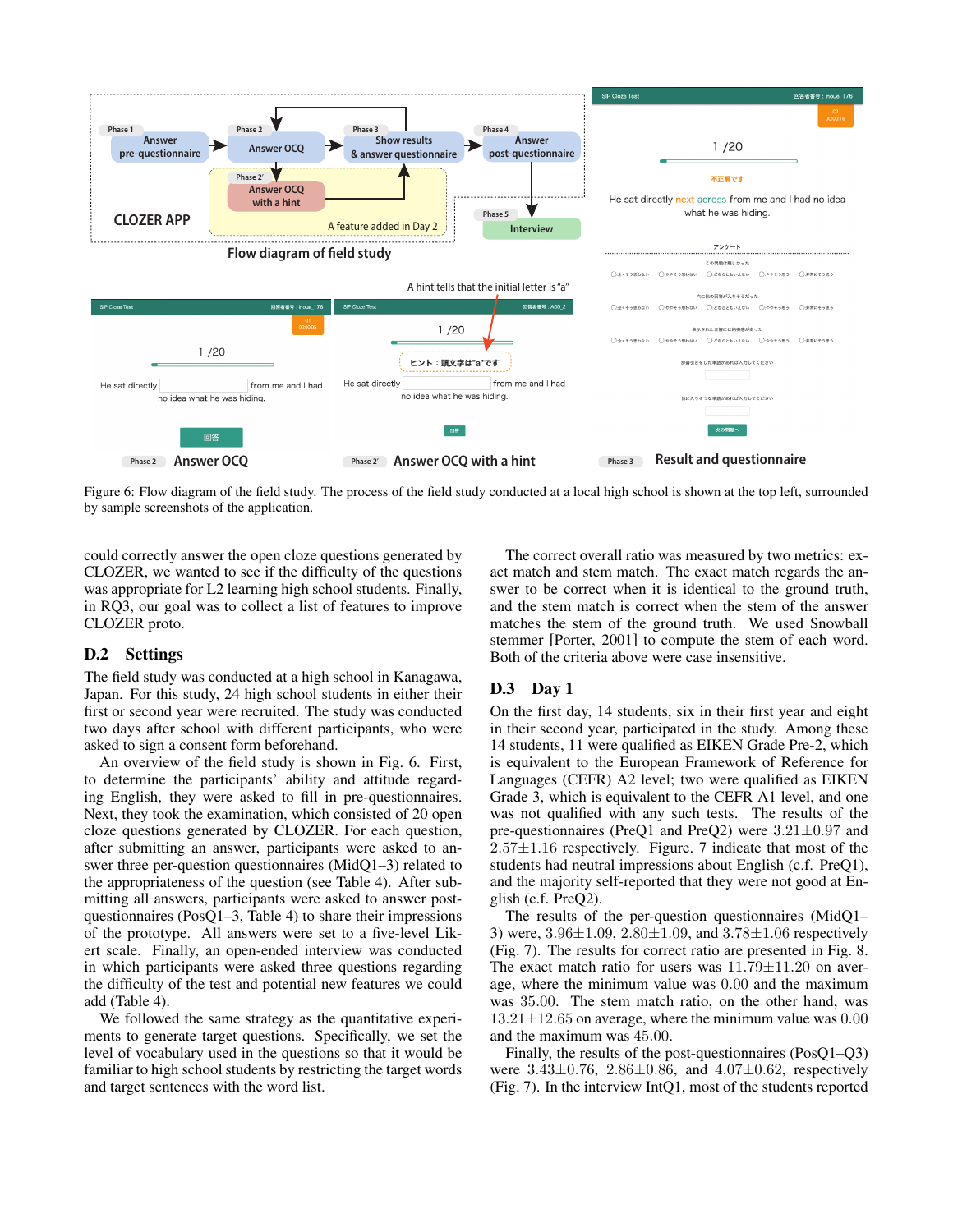<span id="page-9-0"></span>

| Asked in     | Identifier        | <b>Ouestion</b>                                                           | Type           | <b>Related RQ</b> |
|--------------|-------------------|---------------------------------------------------------------------------|----------------|-------------------|
| Phase1       | PreQ1             | I like studying English.                                                  | 5-point Likert | <b>RQ1, RQ2</b>   |
|              | PreQ <sub>2</sub> | I am good at English.                                                     | 5-point Likert | <b>RQ1, RQ2</b>   |
| Every Phase3 | MidQ1             | This question was difficult.                                              | 5-point Likert | RQ2               |
|              | MidQ2             | There are words other than the correct answer that will fit in the blank. | 5-point Likert | RQ2               |
|              | MidQ3             | The presented correct answer was reasonable.                              | 5-point Likert | RQ2               |
| Phase4       | PosO1             | The open cloze test was interesting.                                      | 5-point Likert | RQ1               |
|              | PosQ2             | I am willing to use this application again.                               | 5-point Likert | RQ1               |
|              | PosO3             | This application is useful for language learning.                         | 5-point Likert | RQ1               |
| Interview    | IntQ1             | How difficult was the test and why?                                       | Free form      | <b>RQ1, RQ3</b>   |
|              | IntQ2             | What kind of new features do you think would be useful?                   | Free form      | RQ3               |
|              | IntQ3             | Other opinions (Optional).                                                | Free form      | All               |
|              | Int <sub>O4</sub> | What did you think about the hints? Were they useful?                     | Free form      | <b>RQ2, RQ3</b>   |

Table 4: Questionnaires used in the field study.

<span id="page-9-1"></span>

Figure 7: Results of questionnaires in the field study. For the content of each questionnaire, see Table. [4.](#page-9-0) Note that while PreQ1–2 and PreQ1–3 were collected from each student and MidQ1–3 were from each question.

that the test was too difficult. For example, one student said *"It was difficult. I could not come up with any words."*

### <span id="page-9-2"></span>D.4 Day 2

On the second day, ten students, all of whom were in their first year, participated in the study. Among these ten students, three were qualified as EIKEN Grade Pre-2 four were qualified as EIKEN Grade 3, and four was not qualified with any such tests. On the basis of feedback obtained on the first day, we decided to ease the difficulty of the test by adding a hint to each question (see Fig. [6\)](#page-8-0). The hint was the first letter of the ground truth word given on each question when participants had answered incorrectly on their first try. The idea was essentially to give them a second chance for each question in this setting. To determine the effect of this new feature, we added a new question to the interview: "What did you think about the hints? Were they useful?"

The results for the pre-questionnaires (PreQ1 and PreQ2) were  $3.70\pm0.94$  and  $2.80\pm1.14$  respectively. Figure. [7](#page-9-1) shows, compared to the first day, most of the students had a positive attitude toward English (c.f. PreQ1) and their selfreported English proficiency was slightly higher (c.f. PreQ2).

The results for the per-question questionnaires (MidQ1–3) are presented in Fig. [7,](#page-9-1) where we can see that the averages were 3.91±1.07, 2.49±1.00, and 3.97±0.85, respectively. The results for correct ratio are presented in Fig. [8.](#page-10-0) The exact match ratio without a hint was  $8.00 \pm 8.50$  on average, where the minimum value was 0.00 and the maximum was 25.00, while adding a hint increased the score significantly to 19.50 on average, where the minimum value was 5.00 and the maximum was 35.00. The stem match ratio without a hint, on the other hand, was 8.50 on average, where the minimum value was 0.00 and the maximum was 25.00, while adding a hint also increased the score significantly to 23.00 on average, where the minimum value was 5.00 and the maximum was 35.00.

Finally, the results for the post-questionnaires (PosQ1–Q3) were  $4.10 \pm 0.57$ ,  $3.00 \pm 1.24$ , and  $3.60 \pm 1.07$ , respectively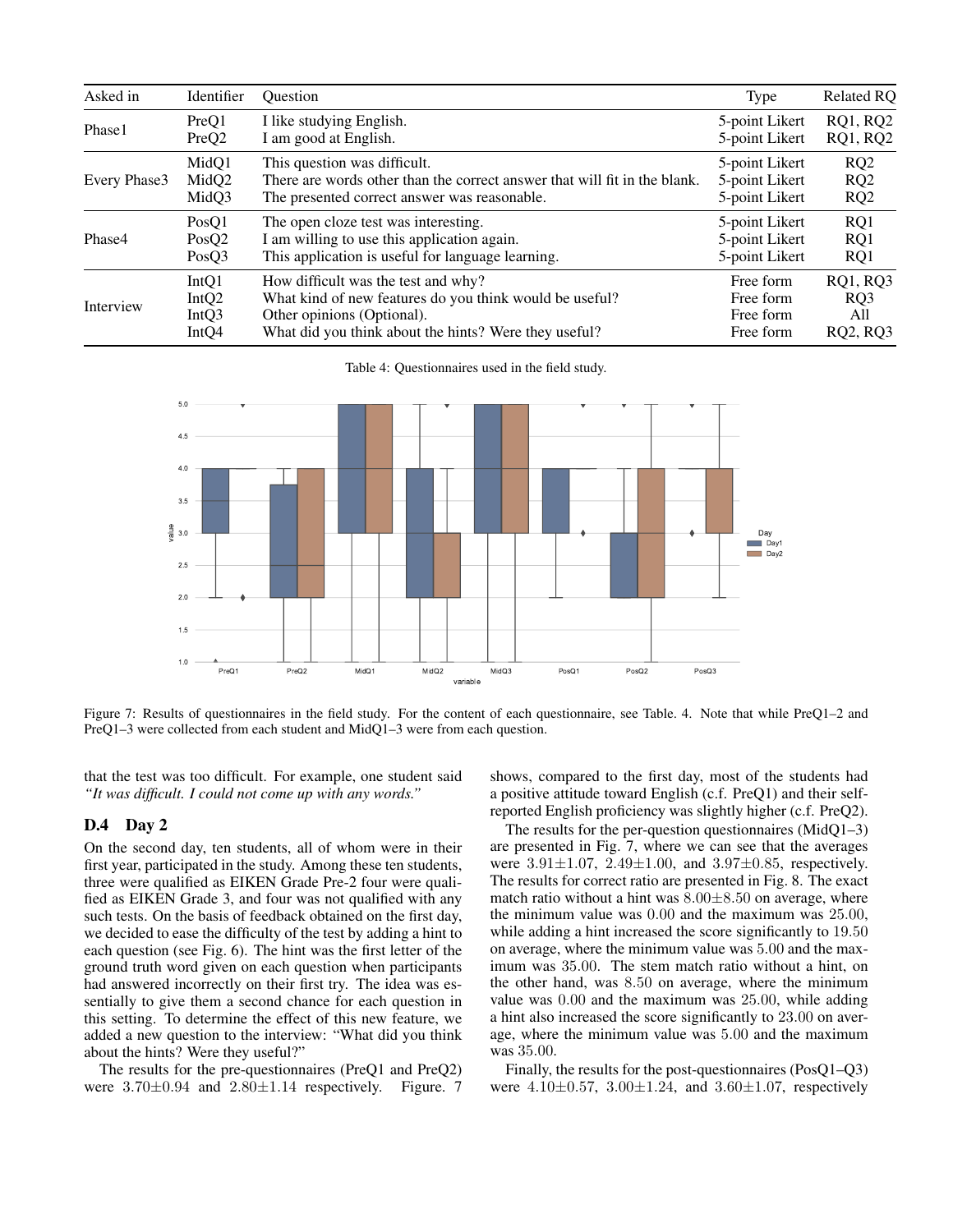<span id="page-10-0"></span>

Figure 8: Correct ratio for the questions used in the field study. The correct ratios for the high school students (day 1, day 2 without a hint, and with a hint) and for the native speakers from Amazon Mechanical Turk (MTurk) are presented. *"Exact match"* regards the answer to be correct when it is identical to the ground truth and the *"stem match"* is correct when the stem of the answer matches the stem of the ground truth.

(Fig. [7\)](#page-9-1).

### D.5 Native results

To determine the upper bound of the correct ratio for the questions, we also collected answers from 20 native English speakers using Amazon Mechanical Turk. The conditions for the task were the same as in the qualitative experiments, except for the number of questions. The average correct ratio for the native speakers was 84.00%, where the maximum was 95.00% and the minimum was 65.00% (these results are also shown in Fig. [8\)](#page-10-0).

### E Discussion

#### E.1 Impressions for open cloze questions (RQ1)

As shown in the Fig. [7,](#page-9-1) the results for PosQ1–3, which asked about the impression of the application prototype, indicate that, despite the difficulty of the tests, most of the students found that the open cloze questions were interesting (PosQ1) and useful for language learning (PosQ3). For example, one student said in the interview that *"I think this application will actually improve my English if I continue using it."* Another said *"Five questions per day will be good. I think I can make use of this application while I'm commuting to school."* However, the results for PosQ2, which asked about the eagerness to use the application, were below average overall. The interview responses indicated that the difficulty of the questions and the lack of auxiliary functions to support learning were the leading causes of this result (see subsections [E.2](#page-10-1) and [E.3\)](#page-11-0). Although the application we used in the study was only a prototype of CLOZER, limited as such to its basic functions, this finding indicates that the application will need some improvements before it is ready for actual use. This is explored in greater detail in the following subsetctions.

## <span id="page-10-1"></span>E.2 Difficulty of the questions (RQ2)

As indicated by the overall correct ratio (Fig. [8\)](#page-10-0) and by the responses to MidQ1 that asked about the difficulty of the question (Fig. [7\)](#page-9-1), most of the questions were considered difficult by the students in this study. While most of the students were satisfied with the presented answer (c.f. Fig. [7](#page-9-1) MidQ3), some of them were not convinced that it was the only correct answer. This is presumably because, since we did not show the explanations for each question, students may not have realized how suitable the true answer was.

Most of the students were unfamiliar with open cloze tests. For example, one student said in the interview (Int1), *"I usually do multiple choice questions. It was difficult without choices since I could not use the elimination method."*

The responses to Int1 revealed there were four main types of difficulty:

- D1 Words were unfamiliar overall.
- D2 Grammar was unfamiliar.
- D3 Words were familiar but student failed to grasp the context.
- D4 Words were familiar and context was understood, but student failed to come up with a word.

Not many students reported that words used for both questions and answers were unfamiliar (D1). Although we tried to avoid such a problem by restricting words (excluding proper nouns) to those on the vocabulary list and allowing students to use a dictionary during the test, students still found the words difficult. Most of them said that while dictionaries were helpful, they still needed to determine the meaning of a word from among several possible interpretations, which was a hurdle for some. The inclusion of proper nouns was also tricky, as these are unlikely to be in a dictionary unless they are famous.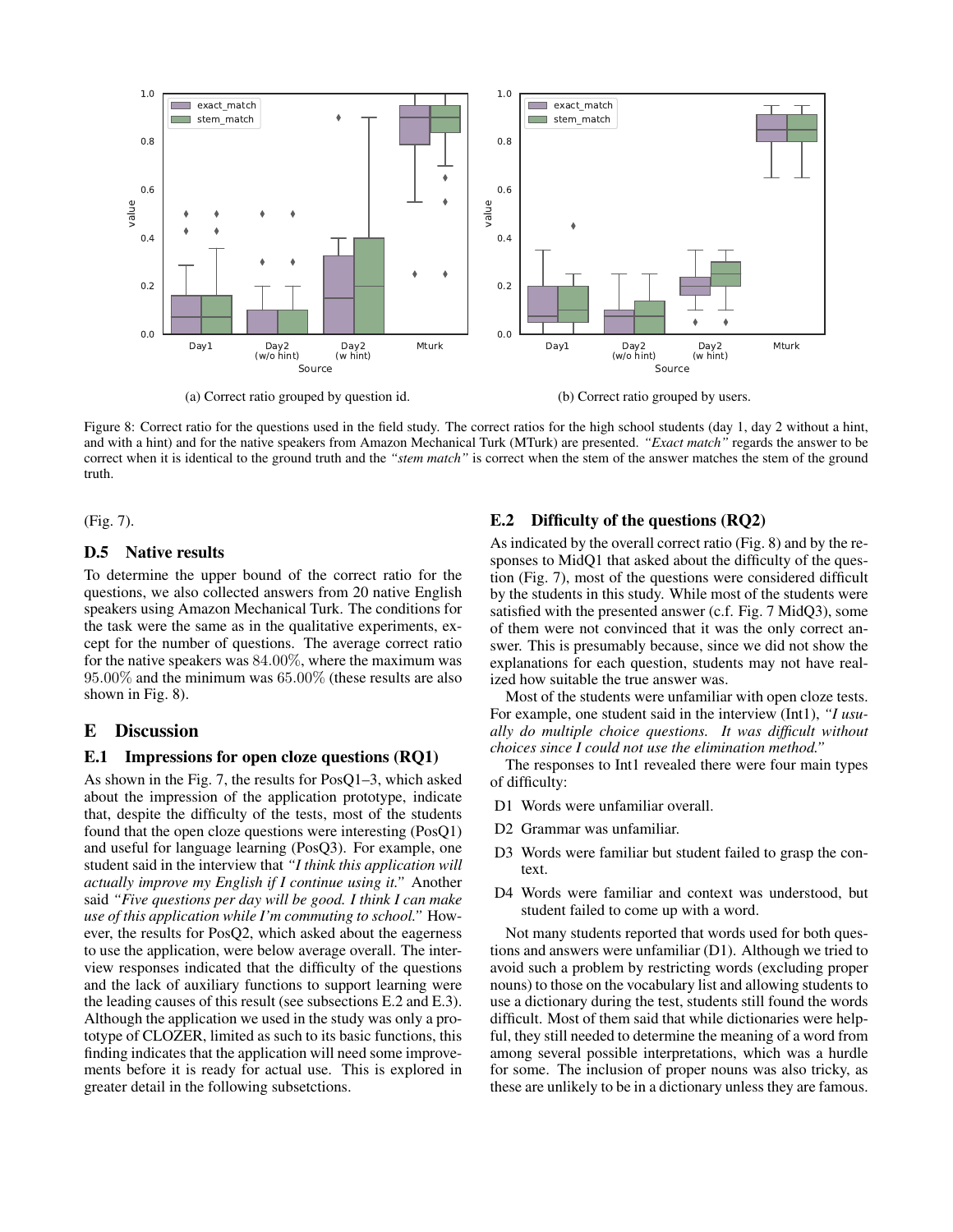A few students reported that the grammar was difficult (D2). For example, one student said *"Usually when I do questions I know the grammar knowledge that is being tested. In this test, I was confused because there were no such instructions."* Most of the students reported that the words were familiar, but they struggled to grasp the context (D3). For example, one student said *"I was able to guess the parts of speech for the blank, but I could not find the connection between the sentence before and after the blank."* Another student said *"I know all the words, but when they come together, I wasn't able to understand what the sentence was saying."* Similarly, most of the students reported that, even when both words and context were understandable, they often failed to come up with a word for the blank (D4). For example, one student said *"I generally understood the words, but mostly I could not come up with a word for the blank."* As for the hint feature we added on day 2, most of the students found this helpful, but some said it was not enough.

### <span id="page-11-0"></span>E.3 Desirable functions (RQ3)

In the interview, on day 1, most of the students asked for hints, such as showing the number of letters of the correct word, showing which Japanese words would fit, and describing the proper nouns. Additionally, with regard to the difficulty, students asked for a function to change the difficulty level. For example, one student said *"I am not good at English, so it would be better if the app could change the difficulty."*, and another said *"For the easier level, it would be better to have choices for the answer."* Another common request was to show the explanation of the question after submitting an answer, such as showing the Japanese translation of the question and related grammatical knowledge. Some students said *"I wanted to know why my answer was wrong. It would be helpful to show the Japanese translation and related grammatical knowledge."* Others said that it would be beneficial to present similar questions so as to gain more substantial knowledge of the usage of the target word.

### E.4 How to ease the difficulty?

Our findings revealed that, even when students had similar levels of English ability (c.f. EIKEN qualifications in subsection [D.3](#page-8-1) and [D.4\)](#page-9-2), their levels of understanding were often different (c.f. D1–4 in subsection [E.2\)](#page-10-1). Therefore, designing hints in accordance with the level of understanding is necessary.

For example, implementing a translation function that shows the meaning of each word will be useful for those who are less skilled at vocabulary. With this feature, students will not need to guess from among the possible word interpretations in a dictionary or consider proper nouns not included in ordinary dictionaries.

The grammatical features of each word should also support the reading of a sentence, since L2 English learners are generally dependent on grammar rules, unlike native speakers who operate such rules unconsciously. Students often try to understand the meaning of a sentence by using their grammatical knowledge, but extracting such information can be difficult for some of them (c.f. D2, subsection [E.2\)](#page-10-1). One solution would be to show a part of speech and a dependency of each word. The part of speech (noun, verb, adjective, adverb, pronoun, preposition, conjunction, interjection, numeral, article, and determiner ) indicates how the word functions in terms of both meaning and grammar within the sentence, while the dependency shows which word is related to another word as well as the type of the relationship between them. With such information, users will be able to use their grammatical knowledge to understand the meaning of a sentence. Moreover, as a clue to the answer, showing the inflected form and the part of speech of the target word will help users to determine the grammatical aspects of the answer. For example, if users know that the answer is a verb and in the past tense, they can concentrate on finding verbs in the past tense. Most of such grammar information can be extracted using a dependency parser; specifically, the parts of speech can be obtained from POS tags, and the dependencies can be obtained from a dependency tree.

In the test, most of the students struggled to grasp the context of a sentence (c.f. D3, subsection [E.2\)](#page-10-1). This can be improved by adding some extra sentences before or after the target sentence. We only used a single sentence for each question in this study, and although the native speakers on MTurk managed to interpret contexts, one sentence was too short for L2 learners. Adding extra sentences will help them understand in what context the sentences were written. Showing the translation for such sentences will also be helpful.

Lastly, for those who understood the context but found it difficult to come up with the answer (c.f. D4, subsection [E.2\)](#page-10-1), it will be helpful to add additional information to the target word: for example, to show the first letter. As we found on day 2 of the field study, this hint was effective for most students. We could also increase the number of letters shown to ease the difficulty further. Similarly, showing other types of information about the target word, such as the number of letters, would also help decrease the difficulty.

### E.5 Limitations and future studies

While the effectiveness and benefits of CLOZER have clearly been demonstrated, there were several limitations to this study. The first lies in the masked language model utilized in the CLOZER architecture. Since this model is trained on a large corpus in a data-driven manner, it shows a better prediction if the input sentence is similar to the corpus, while in contrast, it tends to degrade the performance when the input sentence is outside the distribution of the corpus. How the corpus will affect the results is still unclear, and we leave this to future study. Additionally, as reported in our qualitative study, the model can be overconfident when the answer is not so certain. This mostly stems from the fact that the confidence values do not strictly show the prediction's certainty due to the loss function settings in the learning. However, in most cases, we found the confidence values helpful; moreover, improving the language models was outside the scope of the current study.

Additionally, for our prototype test, we only examined CLOZER on *English* learning. However, our framework is theoretically not limited to a single language, as the masked language models as well as the gap score are also applicable to other languages and, in fact, there are various pre-trained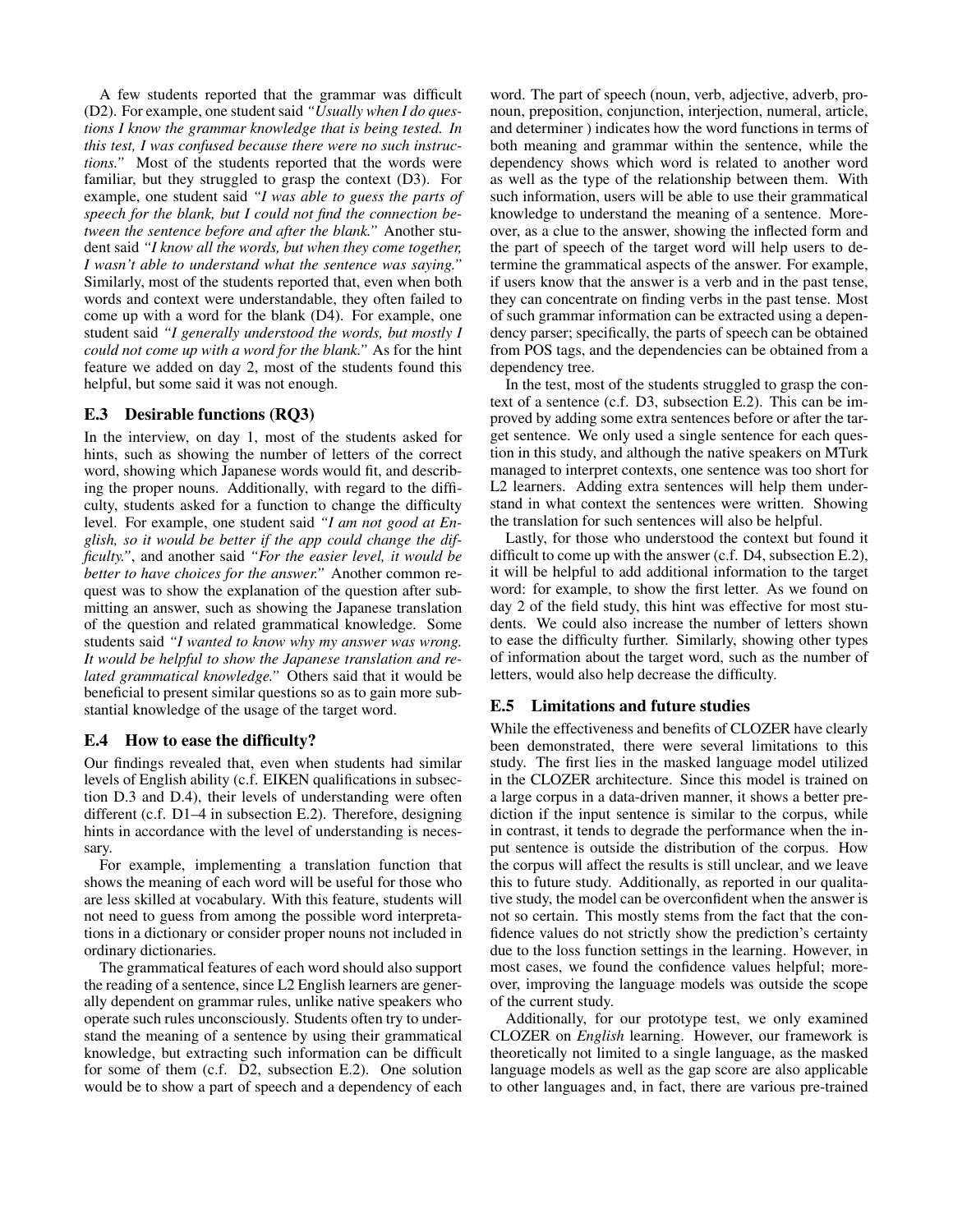models available. Extensive experiments on other languages will be desirable in future work.

Finally, since our aim in this study was to present the initial design of the CLOZER application, we did not investigate whether it is actually effective for language learning. To this end, a long-term field study to evaluate the improvement in students' English skills will be required for future research. Moreover, an examination of the application's usability for teachers will be beneficial towards the actual deployment of the application to the educational front.

### References

- <span id="page-12-24"></span>[Afzal and Mitkov, 2014] Naveed Afzal and Ruslan Mitkov. Automatic generation of multiple choice questions using dependencybased semantic relations. *Soft Computing*, 18(7):1269–1281, 2014.
- <span id="page-12-25"></span>[Amodei *et al.*, 2016] Dario Amodei, Sundaram Ananthanarayanan, Rishita Anubhai, Jingliang Bai, Eric Battenberg, Carl Case, Jared Casper, Bryan Catanzaro, Qiang Cheng, Guoliang Chen, et al. Deep speech 2: End-to-end speech recognition in english and mandarin. In *ICML*, pages 173–182. PMLR, 2016.
- <span id="page-12-15"></span>[Anderson, 1972] Jonathan Anderson. The application of cloze procedure to english learned as a foreign language in papua and new guinea. *ELT Journal*, 27(1):66–72, 1972.
- <span id="page-12-17"></span>[Bachman, 1985] Lyle F Bachman. Performance on cloze tests with fixed-ratio and rational deletions. *Tesol Quarterly*, 19(3):535– 556, 1985.
- <span id="page-12-22"></span>[Bates, 2005] AW Tony Bates. *Technology, e-learning and distance education*. Routledge, 2005.
- <span id="page-12-5"></span>[Becker et al., 2012] Lee Becker, Sumit Basu, and Lucy Vanderwende. Mind the gap: learning to choose gaps for question generation. In *NAACL-HLT*, pages 742–751, 2012.
- <span id="page-12-0"></span>[Bormuth, 1967] John R Bormuth. Comparable cloze and multiplechoice comprehension test scores. *Journal of Reading*, 10(5):291–299, 1967.
- <span id="page-12-1"></span>[Brown *et al.*, 2005] Jonathan Brown, Gwen Frishkoff, and Maxine Eskenazi. Automatic question generation for vocabulary assessment. In *EMNLP*, pages 819–826, 2005.
- <span id="page-12-26"></span>[Brown *et al.*, 2020] Tom B Brown, Benjamin Mann, Nick Ryder, Melanie Subbiah, Jared Kaplan, Prafulla Dhariwal, Arvind Neelakantan, Pranav Shyam, Girish Sastry, Amanda Askell, et al. Language models are few-shot learners. *arXiv preprint arXiv:2005.14165*, 2020.
- <span id="page-12-30"></span>[Cho *et al.*, 2014] Kyunghyun Cho, Bart Van Merrienboer, Caglar Gulcehre, Dzmitry Bahdanau, Fethi Bougares, Holger Schwenk, and Yoshua Bengio. Learning phrase representations using rnn encoder-decoder for statistical machine translation. *arXiv preprint arXiv:1406.1078*, 2014.
- <span id="page-12-9"></span>[Davies, 2009] Mark Davies. The 385+ million word corpus of contemporary american english (1990–2008+): Design, architecture, and linguistic insights. *International journal of corpus linguistics*, 14(2):159–190, 2009.
- <span id="page-12-2"></span>[Devlin *et al.*, 2019] Jacob Devlin, Ming-Wei Chang, Kenton Lee, and Kristina Toutanova. Bert: Pre-training of deep bidirectional transformers for language understanding. In *NAACL-HLT*, 2019.
- <span id="page-12-8"></span>[Dorfman, 1979] Robert Dorfman. A formula for the gini coefficient. *The review of economics and statistics*, pages 146–149, 1979.
- <span id="page-12-28"></span>[Dunning, 1994] Ted Dunning. *Statistical identification of language*. Computing Research Laboratory, New Mexico State University Las Cruces, NM, USA, 1994.
- <span id="page-12-6"></span>[Felice and Buttery, 2019] Mariano Felice and Paula Buttery. Entropy as a proxy for gap complexity in open cloze tests. In *RANLP*, pages 323–327, 2019.
- <span id="page-12-14"></span>[Friedman, 1974] Mildred McElhinney Friedman. *The use of the cloze procedure for improving the reading comprehension of foreign students at the University of Florida*. University Microfilms, 1974.
- <span id="page-12-20"></span>[Gaebel, 2014] Michael Gaebel. *MOOCs: Massive open online courses*, volume 11. EUA Geneva, 2014.
- <span id="page-12-7"></span>[Giugni, 1912] Corrado Giugni. *Variabilità e mutabilità: Contributo allo Studio delle Distribuzioni e delle Relazioni Statistiche*. Cuppini, 1912.
- <span id="page-12-3"></span>[Goto *et al.*, 2010] Takuya Goto, Tomoko Kojiri, Toyohide Watanabe, Tomoharu Iwata, and Takeshi Yamada. Automatic generation system of multiple-choice cloze questions and its evaluation. *Knowledge Management & E-Learning: An International Journal*, 2(3):210–224, 2010.
- <span id="page-12-21"></span>[Hew and Cheung, 2014] Khe Foon Hew and Wing Sum Cheung. Students' and instructors' use of massive open online courses (moocs): Motivations and challenges. *Educational research review*, 12:45–58, 2014.
- <span id="page-12-29"></span>[Hochreiter and Schmidhuber, 1997] Sepp Hochreiter and Jürgen Schmidhuber. Long short-term memory. *Neural computation*, 9(8):1735–1780, 1997.
- <span id="page-12-27"></span>[Howard and Ruder, 2018] Jeremy Howard and Sebastian Ruder. Universal language model fine-tuning for text classification. In *ACL*, pages 328–339, 2018.
- <span id="page-12-12"></span>[Huang *et al.*, 2020] Po-Sen Huang, Huan Zhang, Ray Jiang, Robert Stanforth, Johannes Welbl, Jack Rae, Vishal Maini, Dani Yogatama, and Pushmeet Kohli. Reducing sentiment bias in language models via counterfactual evaluation. In *EMNLP*, pages 65–83, 2020.
- <span id="page-12-23"></span>[Killawala *et al.*, 2018] Akhil Killawala, Igor Khokhlov, and Leon Reznik. Computational intelligence framework for automatic quiz question generation. In *FUZZ-IEEE*, pages 1–8. IEEE, 2018.
- <span id="page-12-16"></span>[Klein-Braley, 1985] Christine Klein-Braley. A cloze-up on the ctest: a study in the construct validation of authentic tests. *Language Testing*, 2(1):76–104, 1985.
- <span id="page-12-18"></span>[Kobayashi, 2002] Miyoko Kobayashi. Method effects on reading comprehension test performance: Text organization and response format. *Language testing*, 19(2):193–220, 2002.
- <span id="page-12-13"></span>[Koffka, 2013] Kurt Koffka. *Principles of Gestalt psychology*. Routledge, 2013.
- <span id="page-12-4"></span>[Kurdi *et al.*, 2020] Ghader Kurdi, Jared Leo, Bijan Parsia, Uli Sattler, and Salam Al-Emari. A systematic review of automatic question generation for educational purposes. *International Journal of Artificial Intelligence in Education*, 30(1):121–204, 2020.
- <span id="page-12-11"></span>[Kurita *et al.*, 2019] Keita Kurita, Nidhi Vyas, Ayush Pareek, Alan W Black, and Yulia Tsvetkov. Measuring bias in contextualized word representations. *arXiv preprint arXiv:1906.07337*, 2019.
- <span id="page-12-19"></span>[Lado, 1961] Robert Lado. Language testing: The construction and use of foreign language tests. a teacher's book. 1961.
- <span id="page-12-10"></span>[Lan *et al.*, 2019] Zhenzhong Lan, Mingda Chen, Sebastian Goodman, Kevin Gimpel, Piyush Sharma, and Radu Soricut. Albert: A